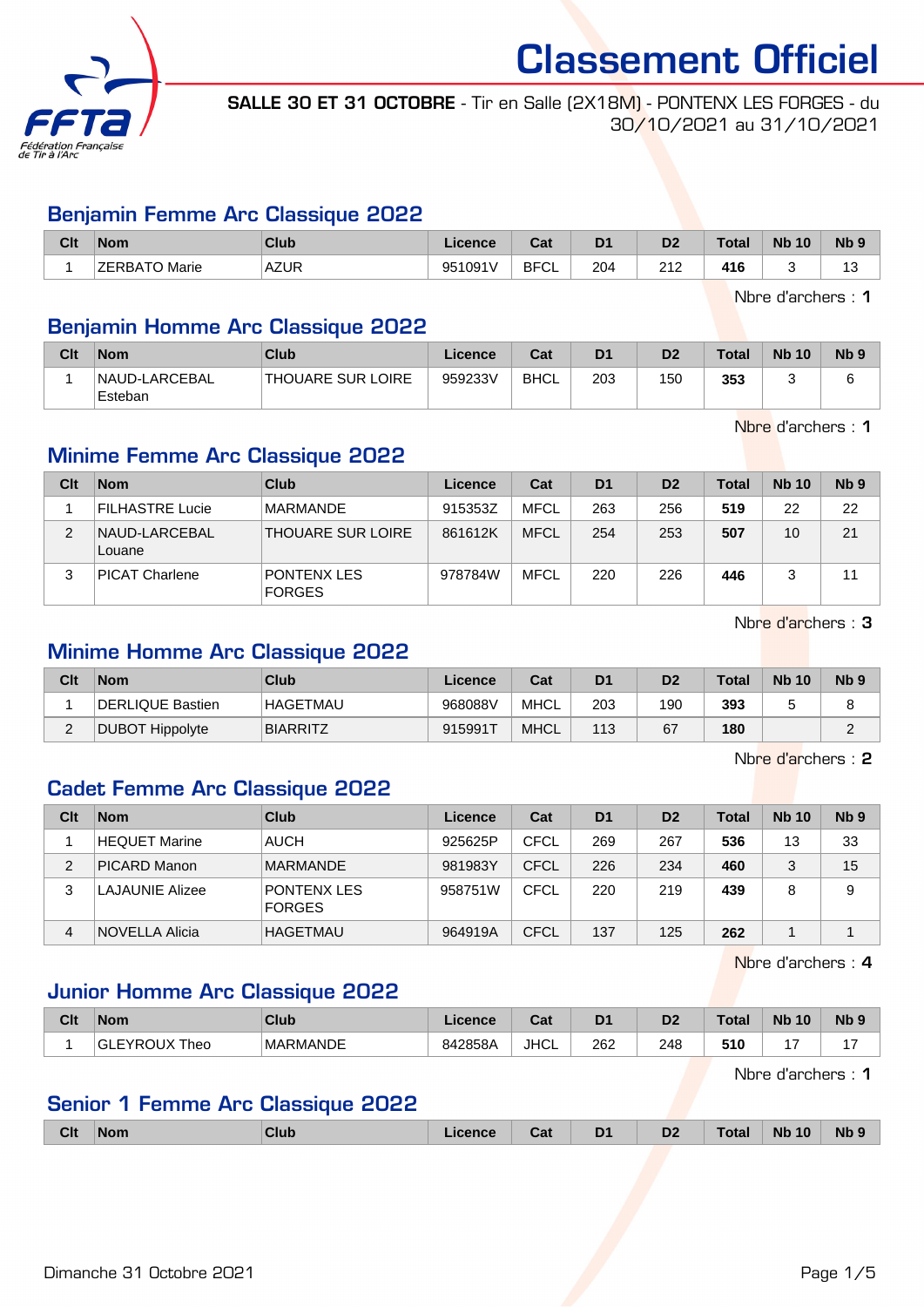

SALLE 30 ET 31 OCTOBRE - Tir en Salle (2X18M) - PONTENX LES FORGES - du 30/10/2021 au 31/10/2021

## Senior 1 Femme Arc Classique 2022 (Suite)

| Clt | <b>Nom</b>           | Club                  | Licence | Cat                | D <sub>1</sub> | D <sub>2</sub> | <b>Total</b> | <b>Nb 10</b> | N <sub>b</sub> <sub>9</sub> |
|-----|----------------------|-----------------------|---------|--------------------|----------------|----------------|--------------|--------------|-----------------------------|
|     | <b>GUEDJ</b> Aurelie | <b>AZUR</b>           | 460537J | S <sub>1</sub> FCL | 267            | 261            | 528          | 16           | 22                          |
| 2   | MINARD Pauline       | <b>AZUR</b>           | 924906H | S <sub>1</sub> FCL | 221            | 213            | 434          | 4            | 15                          |
| 3   | BACOU AurElie        | <b>MONT DE MARSAN</b> | 951496K | S <sub>1</sub> FCL | 183            | 178            | 361          |              | 4                           |
| 4   | VADILLO Marina       | <b>BOUCAU TARNOS</b>  | 979055R | S <sub>1</sub> FCL | 149            | 203            | 352          | 4            |                             |
| 5   | MAURINCOMME Elodie   | MONT DE MARSAN        | 994782K | S <sub>1</sub> FCL | 107            | 131            | 238          |              | 3                           |

Nbre d'archers : 5

## Senior 1 Homme Arc Classique 2022

| Clt            | <b>Nom</b>                | <b>Club</b>                         | Licence | Cat                | D <sub>1</sub> | D <sub>2</sub> | <b>Total</b> | <b>Nb 10</b> | Nb <sub>9</sub> |
|----------------|---------------------------|-------------------------------------|---------|--------------------|----------------|----------------|--------------|--------------|-----------------|
|                | <b>BRETEAU Sebastien</b>  | <b>PONTENX LES</b><br><b>FORGES</b> | 352575J | S <sub>1</sub> HCL | 279            | 272            | 551          | 25           | 23              |
| 2              | <b>FERNANDES Baptiste</b> | <b>AZUR</b>                         | 625901C | S1HCL              | 267            | 274            | 541          | 19           | 27              |
| 3              | DALEAU Guillaume          | <b>AZUR</b>                         | 308047J | S <sub>1</sub> HCL | 265            | 275            | 540          | 23           | 19              |
| $\overline{4}$ | <b>PEREIRA Nicolas</b>    | <b>BOUCAU TARNOS</b>                | 910644F | S <sub>1</sub> HCL | 269            | 271            | 540          | 18           | 30              |
| 5              | L HER Allan               | PONTENX LES<br><b>FORGES</b>        | 713323B | S <sub>1</sub> HCL | 266            | 255            | 521          | 15           | 17              |
| 6              | MESLET-MILLET Cyril       | <b>MONT DE MARSAN</b>               | 431116E | S <sub>1</sub> HCL | 256            | 258            | 514          | 16           | 24              |
| 7              | <b>YANE Corentin</b>      | ANDERNOS LES BAINS                  | 757939X | S1HCL              | 260            | 251            | 511          | 19           | 14              |
| 8              | <b>COIMET Joris</b>       | <b>DAX</b>                          | 869925W | S1HCL              | 230            | 213            | 443          | 10           | 10              |

Nbre d'archers : 8

## Senior 2 Femme Arc Classique 2022

| Clt            | <b>Nom</b>                       | Club                 | Licence | Cat                | D <sub>1</sub> | D <sub>2</sub> | <b>Total</b> | <b>Nb 10</b> | N <sub>b</sub> <sub>9</sub> |
|----------------|----------------------------------|----------------------|---------|--------------------|----------------|----------------|--------------|--------------|-----------------------------|
|                | <b>OUVRARD Celine</b>            | <b>BIARRITZ</b>      | 917720X | S <sub>2</sub> FCL | 262            | 269            | 531          | 17           | 23                          |
| $\overline{2}$ | <b>PAUMIER Aurelie</b>           | <b>DAX</b>           | 724471U | S <sub>2</sub> FCL | 262            | 258            | 520          | 14           | 21                          |
| 3              | <b>BRUNET PINEDE</b><br>Severine | <b>CESTAS</b>        | 964711Z | S <sub>2</sub> FCL | 256            | 257            | 513          | 13           | 20                          |
| 4              | <b>GINI Nadine</b>               | <b>HAGETMAU</b>      | 814708C | S <sub>2</sub> FCL | 245            | 245            | 490          | 13           | 22                          |
| 5              | <b>ECUMBERRY Beatrice</b>        | <b>BOUCAU TARNOS</b> | 913392T | S <sub>2</sub> FCL | 242            | 240            | 482          | 14           | 13                          |
| 6              | <b>LAFOURCADE Nelly</b>          | <b>HAGETMAU</b>      | 968086T | S <sub>2</sub> FCL | 212            | 199            | 411          | 3            | 11                          |

Nbre d'archers : 6

## Senior 2 Homme Arc Classique 2022

| Clt | <b>Nom</b>              | Club                                | Licence | Cat                | D <sub>1</sub> | D <sub>2</sub> | <b>Total</b> | <b>Nb 10</b> | N <sub>b</sub> <sub>9</sub> |
|-----|-------------------------|-------------------------------------|---------|--------------------|----------------|----------------|--------------|--------------|-----------------------------|
|     | <b>ARDOIN Fabrice</b>   | <b>AUROS</b>                        | 719413W | S <sub>2</sub> HCL | 271            | 273            | 544          |              | 2                           |
| ◠   | <b>FERNANDES Pierre</b> | <b>AZUR</b>                         | 729106G | S <sub>2</sub> HCL | 266            | 271            | 537          | 22           | 21                          |
|     | DAGES Thierry           | <b>PONTENX LES</b><br><b>FORGES</b> | 907291L | S <sub>2</sub> HCL | 263            | 272            | 535          | 19           | 22                          |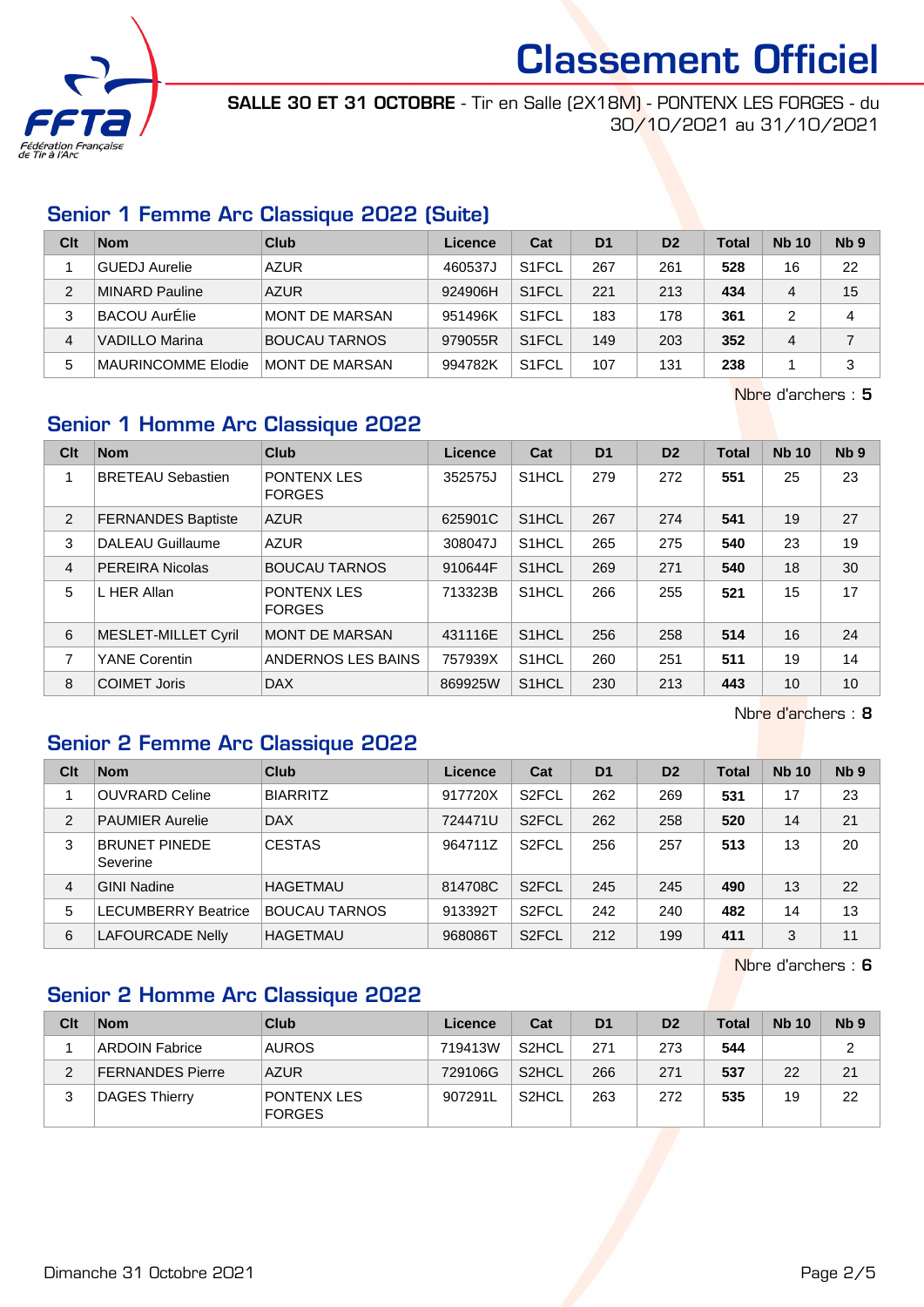

SALLE 30 ET 31 OCTOBRE - Tir en Salle (2X18M) - PONTENX LES FORGES - du 30/10/2021 au 31/10/2021

## Senior 2 Homme Arc Classique 2022 (Suite)

| Clt            | <b>Nom</b>                 | Club                                | <b>Licence</b> | Cat                | D <sub>1</sub> | D <sub>2</sub> | <b>Total</b> | <b>Nb 10</b> | Nb <sub>9</sub> |
|----------------|----------------------------|-------------------------------------|----------------|--------------------|----------------|----------------|--------------|--------------|-----------------|
| 4              | MARTINEZ Jean-<br>Francois | <b>BOUCAU TARNOS</b>                | 885643F        | S2HCL              | 265            | 266            | 531          | 16           | 25              |
| 5              | <b>GUERY Nicolas</b>       | <b>MARMANDE</b>                     | 973605S        | S2HCL              | 256            | 268            | 524          | 19           | 19              |
| 6              | LARRAZET Jean Marie        | <b>AZUR</b>                         | 822072G        | S <sub>2</sub> HCL | 265            | 257            | 522          | 16           | 23              |
| $\overline{7}$ | <b>ROSSIGNOL Vincent</b>   | ANDERNOS LES BAINS                  | 884975E        | S2HCL              | 265            | 257            | 522          | 10           | 28              |
| 8              | <b>AGRES Patrice</b>       | ANDERNOS LES BAINS                  | 750015J        | S <sub>2</sub> HCL | 255            | 255            | 510          | 14           | 19              |
| 9              | <b>DELPIERRE Francois</b>  | <b>MONT DE MARSAN</b>               | 436848K        | S2HCL              | 252            | 257            | 509          | 17           | 18              |
| 10             | <b>PINEDE Gabriel</b>      | <b>CESTAS</b>                       | 921263Y        | S2HCL              | 253            | 230            | 483          | 11           | 16              |
| 11             | <b>DECAMPS David</b>       | <b>PONTENX LES</b><br><b>FORGES</b> | 002115Z        | S <sub>2</sub> HCL | 234            | 219            | 453          | 8            | 12              |
| 12             | <b>BONAIN Laurent</b>      | <b>DAX</b>                          | 936560A        | S <sub>2</sub> HCL | 203            | 226            | 429          | 3            | 15              |
| 13             | <b>LORENTZ Mickael</b>     | <b>PONTENX LES</b><br><b>FORGES</b> | 989463D        | S <sub>2</sub> HCL | 217            | 181            | 398          | 3            | 11              |

Nbre d'archers : 13

## Senior 3 Femme Arc Classique 2022

| Clt | <b>Nom</b>              | Club                     | Licence | Cat   | D <sub>1</sub> | D <sub>2</sub> | <b>Total</b> | <b>Nb 10</b> | N <sub>b</sub> <sub>9</sub> |
|-----|-------------------------|--------------------------|---------|-------|----------------|----------------|--------------|--------------|-----------------------------|
|     | <b>BELLY Viviane</b>    | <b>BASSIN D'ARCACHON</b> | 801306K | S3FCL | 235            | 245            | 480          |              | 17                          |
|     | <b>BARDARY Patricia</b> | <b>CESTAS</b>            | 630224B | S3FCL | 229            | 242            | 471          |              | 13                          |
|     | <b>BOUBEL Yvette</b>    | <b>BASSIN D'ARCACHON</b> | 605821B | S3FCL | 223            | 218            | 441          |              | 13                          |

Nbre d'archers : 3

#### Senior 3 Homme Arc Classique 2022

| Clt             | <b>Nom</b>                          | <b>Club</b>                  | Licence | Cat   | D <sub>1</sub> | D <sub>2</sub> | <b>Total</b> | <b>Nb 10</b>   | N <sub>b</sub> <sub>9</sub> |
|-----------------|-------------------------------------|------------------------------|---------|-------|----------------|----------------|--------------|----------------|-----------------------------|
| 1               | <b>GEOFFROY Eric</b>                | <b>DAX</b>                   | 346869G | S3HCL | 274            | 278            | 552          | 25             | 24                          |
| 2               | <b>FERREZ Patrice</b>               | <b>DAX</b>                   | 277803K | S3HCL | 262            | 251            | 513          | 13             | 22                          |
| 3               | <b>CAMMILLERI Denis</b>             | <b>BORDEAUX</b>              | 667963X | S3HCL | 248            | 245            | 493          | 9              | 14                          |
| $\overline{4}$  | <b>DUGUET Thierry</b>               | <b>BIARRITZ</b>              | 832626D | S3HCL | 246            | 244            | 490          | 13             | 17                          |
| 5               | <b>VEZZOLI Richard</b>              | <b>BIARRITZ</b>              | 369429D | S3HCL | 236            | 250            | 486          | 8              | 18                          |
| 6               | <b>PREVOTAT Jean Pierre</b>         | <b>BASSIN D'ARCACHON</b>     | 949052D | S3HCL | 246            | 239            | 485          | 9              | 15                          |
| $\overline{7}$  | <b>GALLET Pascal</b>                | ANDERNOS LES BAINS           | 925829L | S3HCL | 235            | 245            | 480          | 5              | 16                          |
| 8               | <b>FAUCHE Jean-Pierre</b>           | ST VIVIEN DE MEDOC           | 626724X | S3HCL | 246            | 231            | 477          | 11             | 15                          |
| 9               | <b>MESLET Pierre</b>                | <b>MONT DE MARSAN</b>        | 230887P | S3HCL | 210            | 231            | 441          | $\overline{7}$ | 10 <sup>°</sup>             |
| 10 <sup>°</sup> | <b>DUCLOS Camille</b>               | <b>BIARRITZ</b>              | 866484F | S3HCL | 217            | 212            | 429          | 5              | $\overline{7}$              |
| 11              | <b>DELAFOSSE Pierre-</b><br>Richard | <b>AZUR</b>                  | 959857Y | S3HCL | 191            | 201            | 392          | $\overline{7}$ | 10                          |
| 12              | <b>PICAT Jean Pierre</b>            | PONTENX LES<br><b>FORGES</b> | 787881T | S3HCL | 181            | 197            | 378          | 3              | 6                           |

Nbre d'archers : 12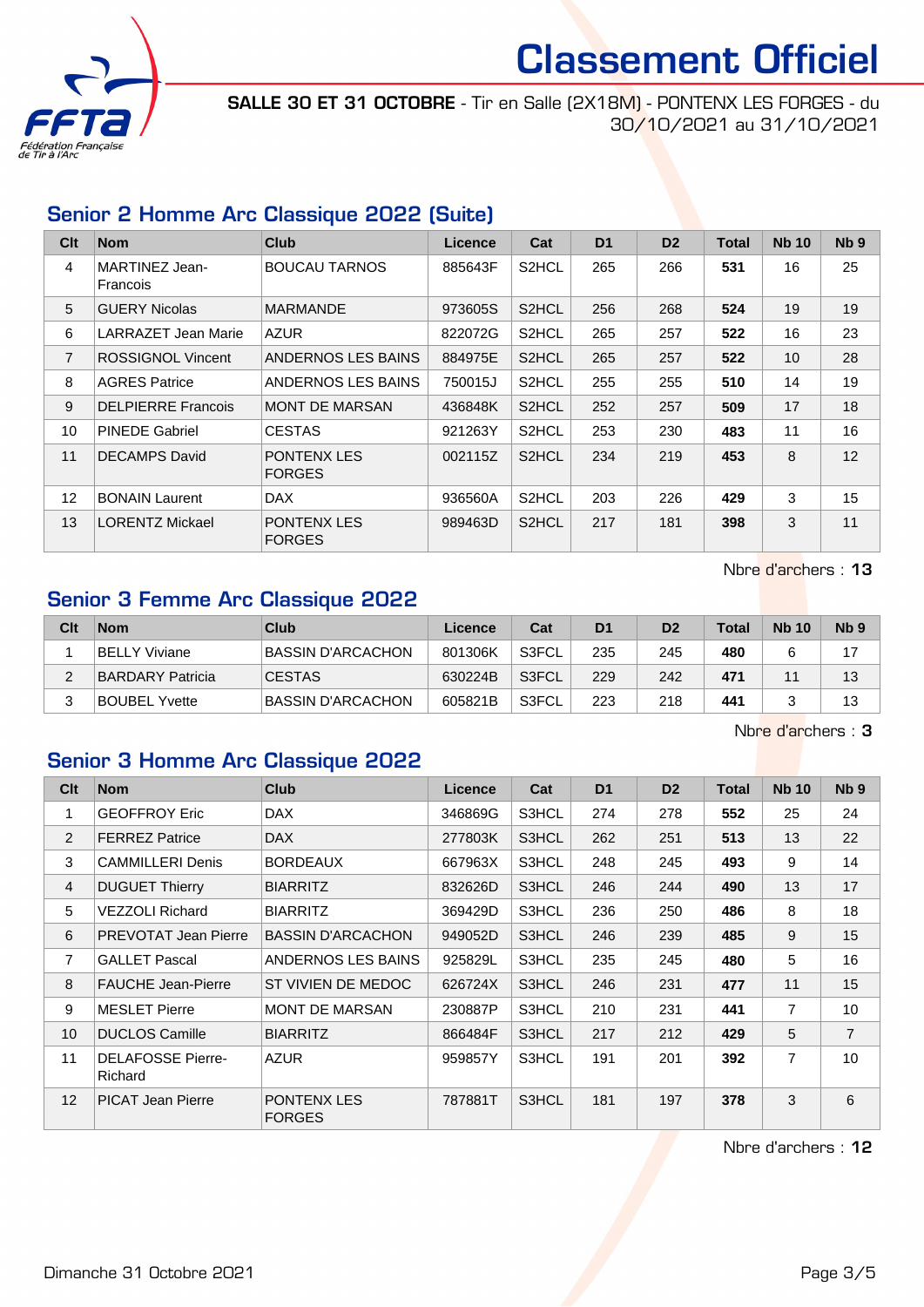

SALLE 30 ET 31 OCTOBRE - Tir en Salle (2X18M) - PONTENX LES FORGES - du 30/10/2021 au 31/10/2021

#### Junior Homme Arc à Poulies 2022

| Clt | <b>Nom</b>           | Club                 | Licence | ◠∼<br>ual   | D <sub>1</sub> | D <sub>2</sub> | <b>Total</b> | <b>N<sub>b</sub></b><br>10 | N <sub>b</sub> <sub>9</sub> |
|-----|----------------------|----------------------|---------|-------------|----------------|----------------|--------------|----------------------------|-----------------------------|
|     | <b>RETOURET Enzo</b> | <b>BOUCAU TARNOS</b> | 913394V | <b>JHCC</b> | 278            | 276            | 554          |                            | 38                          |

Nbre d'archers : 1

#### Senior 1 Homme Arc a Poulies 2022

| Clt | Nom            | Club                             | Licence | r.,<br>va          | D <sub>1</sub> | D <sub>2</sub> | <b>Total</b> | <b>Nb 10</b>       | <b>N<sub>b</sub></b> |
|-----|----------------|----------------------------------|---------|--------------------|----------------|----------------|--------------|--------------------|----------------------|
|     | MEDRANO Thomas | <b>VERT GALANT</b><br><b>PAU</b> | 891844W | S <sub>1</sub> HCO | 280            | 287            | 567          | $\sim$<br><u>.</u> | $\sim$<br>ູບປ        |

Nbre d'archers : 1

## Senior 2 Femme Arc à Poulies 2022

| Clt | <b>Nom</b>           | Club                     | Licence | Cat                | D <sub>1</sub> | D <sub>2</sub> | $\tau$ otal | <b>Nb 10</b> | N <sub>b</sub> <sub>9</sub> |
|-----|----------------------|--------------------------|---------|--------------------|----------------|----------------|-------------|--------------|-----------------------------|
|     | ∣NAUD Sandra         | <b>THOUARE SUR LOIRE</b> | 292202L | S <sub>2</sub> FCO | 269            | 284            | 553         | 24           | 33                          |
| ⌒   | <b>AGRES Valerie</b> | ANDERNOS LES BAINS       | 764594F | S <sub>2</sub> FCO | 268            | 264            | 532         | A .          | 31                          |

Nbre d'archers : 2

## Senior 2 Homme Arc à Poulies 2022

| Clt | <b>Nom</b>            | Club            | Licence | Cat                             | D <sub>1</sub> | D <sub>2</sub> | Total | <b>Nb 10</b> | Nb <sub>9</sub> |
|-----|-----------------------|-----------------|---------|---------------------------------|----------------|----------------|-------|--------------|-----------------|
|     | <b>GOULARD Fabian</b> | <b>MERIGNAC</b> | 953971A | S <sub>2</sub> HCO              | 279            | 289            | 568   | 29           | 30              |
| 2   | <b>GERMON Georges</b> | <b>REDON</b>    | 861801R | S <sub>2</sub> HCO              | 269            | 284            | 553   | 26           | 31              |
|     | ⊺SERAL Denis          | <b>MARMANDE</b> | 830554B | S <sub>2</sub> HCO              | 266            | 278            | 544   | 17           | 39              |
| 4   | DUBOT Herve           | <b>BIARRITZ</b> | 915992U | S <sub>2</sub> H <sub>C</sub> O | 226            | 236            | 462   | 2            | 21              |

Nbre d'archers : 4

## Senior 3 Femme Arc à Poulies 2022

| Clt | <b>Nom</b>           | Club           | .icence | ◠孪<br>⊍a. | D <sub>1</sub> | D <sub>2</sub> | <b>Total</b> | <b>N<sub>b</sub></b><br>10 | <b>N<sub>b</sub></b> |
|-----|----------------------|----------------|---------|-----------|----------------|----------------|--------------|----------------------------|----------------------|
|     | <b>NAUDY Chantal</b> | <b>FRONTON</b> | 204128D | S3FCO     | 267<br>$\sim$  | 267<br>$\sim$  | 534          | 10<br>$\sim$               | 36                   |

Nbre d'archers : 1

#### Senior 3 Homme Arc à Poulies 2022

| Clt | <b>Nom</b>            | Club          | Licence | Cat   | D1   | D <sub>2</sub> | <b>Total</b> | <b>Nb 10</b> | Nb <sub>9</sub> |
|-----|-----------------------|---------------|---------|-------|------|----------------|--------------|--------------|-----------------|
|     | KLIMANEK Jean Pierre  | BOUCAU TARNOS | 349996F | S3HCO | 274  | 280            | 554          | 19           | 36              |
|     | <b>CANTAT Jacques</b> | <b>DAX</b>    | 281876M | S3HCO | -277 | 273            | 550          | 15           | 42              |

Nbre d'archers : 2

## Adultes Homme Bare Bow 2022

| Clt      | <b>Nom</b>               | Club            | Licence | Cat   | D <sub>1</sub> | D <sub>2</sub> | <b>Total</b> | <b>Nb 10</b> | N <sub>b</sub> <sub>9</sub> |
|----------|--------------------------|-----------------|---------|-------|----------------|----------------|--------------|--------------|-----------------------------|
|          | <b>LIENARD Patrick</b>   | <b>BIARRITZ</b> | 677873U | S3HBB | 214            | 211            | 425          |              |                             |
| <u>_</u> | LARRABURU Jean<br>Pierre | <b>BIARRITZ</b> | 807112W | S3HBB | 176            | 199            | 375          |              | 14                          |